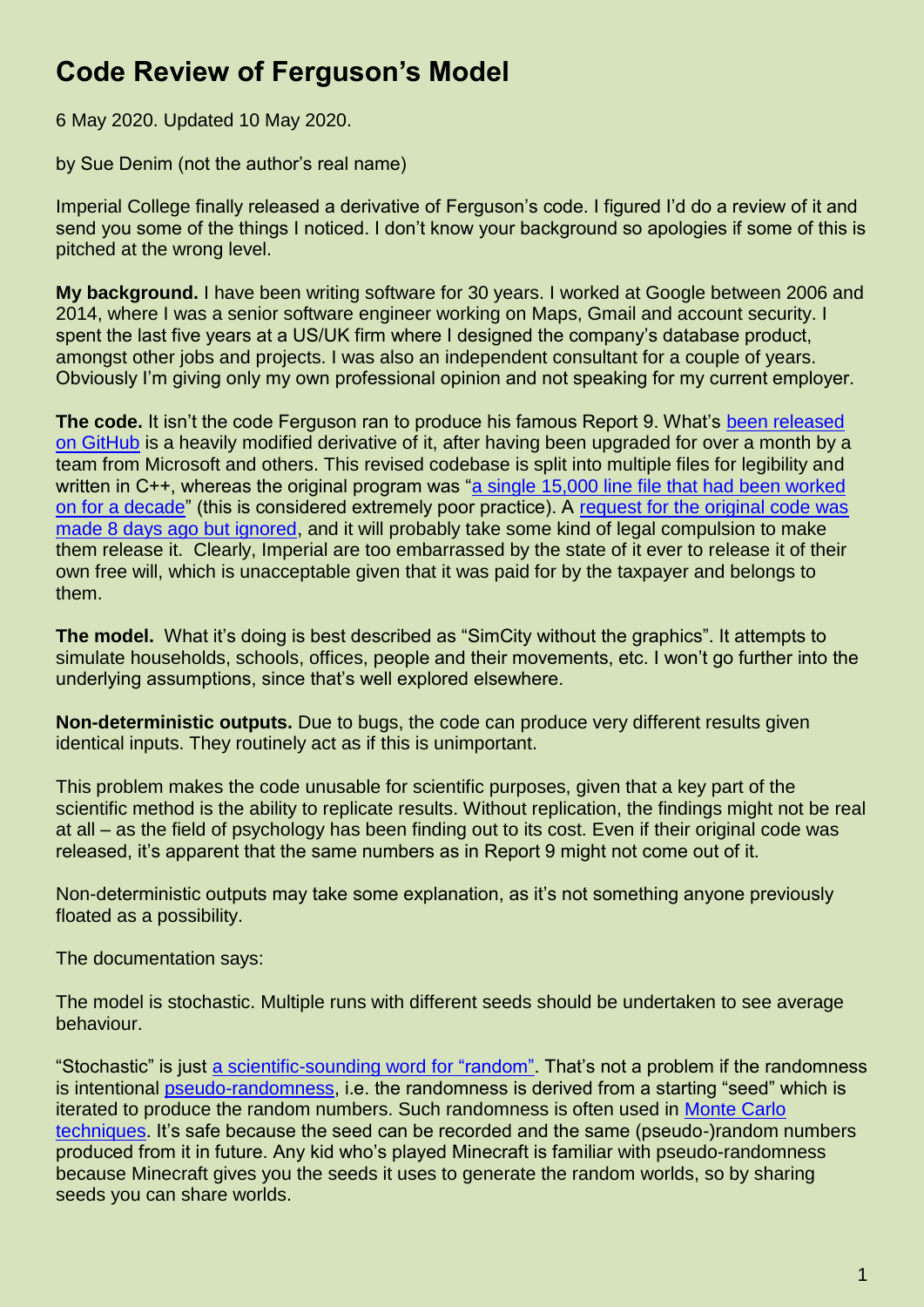Clearly, the documentation wants us to think that, given a starting seed, the model will always produce the same results.

Investigation reveals the truth: the code produces critically different results, even for identical starting seeds and parameters.

I'll illustrate with a few bugs. In [issue 116](https://github.com/mrc-ide/covid-sim/issues/116) a UK "red team" at Edinburgh University reports that they tried to use a mode that stores data tables in a more efficient format for faster loading, and discovered – to their surprise – that the resulting predictions varied by around 80,000 deaths after 80 days:



That mode doesn't change anything about the world being simulated, so this was obviously a bug.

The Imperial team's response is that **[it doesn't](https://github.com/mrc-ide/covid-sim/issues/116#issuecomment-617304550)  [matter](https://github.com/mrc-ide/covid-sim/issues/116#issuecomment-617304550)**: they are "aware of some small nondeterminisms", but "this has historically been considered acceptable because of the general stochastic nature of the model". Note the phrasing here: Imperial know their code has such bugs, but act as if it's some inherent randomness of the universe, rather than a result of amateur coding. Apparently, in epidemiology, a difference of 80,000 deaths is "a small non-determinism".

Imperial advised Edinburgh that the problem goes away if you run the model in singlethreaded mode, like they do. This means they suggest using only a single CPU core rather than the many cores that any video game would successfully use. For a simulation of a country, using only a single CPU core is obviously a dire

problem – as far from supercomputing as you can get. Nonetheless, that's how Imperial use the code: they know it breaks when they try to run it faster. It's clear from reading the code that in 2014 Imperial tried to make the code use multiple CPUs to speed it up, but never made it work reliably. This sort of programming is known to be difficult and usually requires senior, experienced engineers to get good results. Results that randomly change from run to run are a common consequence of thread-safety bugs. More colloquially, these are known as ["Heisenbugs"](https://en.wikipedia.org/wiki/Heisenbug).

But Edinburgh came back and reported that – even in single-threaded mode – they still see the problem. So Imperial's understanding of the issue is wrong. Finally, Imperial admit there's a bug by referencing [a code change they've made](https://github.com/mrc-ide/covid-sim/pull/121) that fixes it. The explanation given is "It looks like historically the second pair of seeds had been used at this point, to make the runs identical regardless of how the network was made, but that this had been changed when seed-resetting was implemented". In other words, in the process of changing the model they made it nonreplicable and never noticed.

Why didn't they notice? Because their code is so deeply riddled with similar bugs and they struggled so much to fix them that they got into the habit of simply averaging the results of multiple runs to cover it up… and eventually this behaviour became normalised within the team.

In [issue #30,](https://github.com/mrc-ide/covid-sim/issues/30) someone reports that the model produces different outputs depending on what kind of computer it's run on (regardless of the number of CPUs). Again, the explanation is that although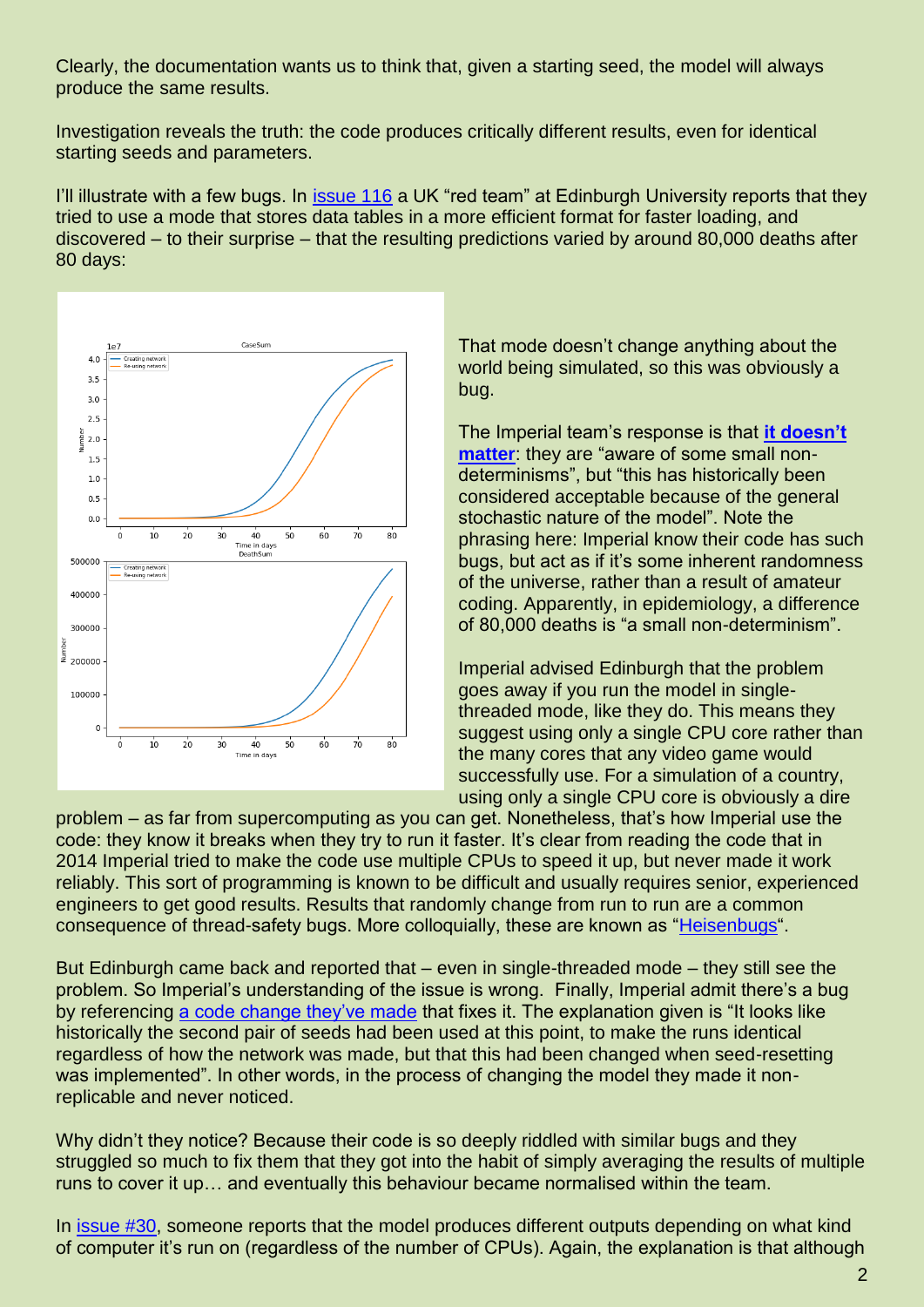this new problem "will just add to the issues" … "This isn't a problem running the model in full as it is stochastic anyway".

Although the academic on those threads isn't Neil Ferguson, he is well aware that the code is filled with bugs that create random results. In [change #107](https://github.com/mrc-ide/covid-sim/pull/107) he authored he comments: "It includes fixes to InitModel to ensure deterministic runs with holidays enabled". In [change #158](https://github.com/mrc-ide/covid-sim/pull/158) he describes the change only as "A lot of small changes, some critical to determinacy".

Imperial are trying to have their cake and eat it. Reports of random results are dismissed with responses like "that's not a problem, just run it a lot of times and take the average", but at the same time, they're fixing such bugs when they find them. They know their code can't withstand scrutiny, so they hid it until professionals had a chance to fix it, but the damage from over a decade of amateur hobby programming is so extensive that even Microsoft were unable to make it run right.

**No tests.** In the discussion of the fix for the first bug, Imperial state the code used to be deterministic in that place but they broke it without noticing when changing the code.

Regressions like that are common when working on a complex piece of software, which is why industrial software-engineering teams write automated regression tests. These are programs that run the program with varying inputs and then check the outputs are what's expected. Every proposed change is run against every test and if any tests fail, the change may not be made.

The Imperial code doesn't seem to have working regression tests. They tried, but the extent of the random behaviour in their code left them defeated. On 4th April [they said:](https://github.com/mrc-ide/covid-sim/issues/30#issuecomment-609060045) "However, **we haven't had the time** to work out a scalable and maintainable way of running the regression test in a way that allows a small amount of variation, but doesn't let the figures drift over time."

Beyond the apparently unsalvageable nature of this specific codebase, testing model predictions faces a fundamental problem, in that the authors don't know what the "correct" answer is until long after the fact, and by then the code has changed again anyway, thus changing the set of bugs in it. So it's unclear what regression tests really mean for models like this – even if they had some that worked.

**Undocumented equations.** Much of the code consists of formulas for which no purpose is given. John Carmack (a legendary video-game programmer) surmised that some of the code might have been automatically translated from FORTRAN some years ago.

For example, on [line 510 of SetupModel.cpp](https://github.com/mrc-ide/covid-sim/blob/master/src/SetupModel.cpp#L510) there is a loop over all the "places" the simulation knows about. This code appears to be trying to calculate R0 for "places". Hotels are excluded during this pass, without explanation.

This bit of code highlights an issue Caswell Bligh has discussed in your site's comments: R0 isn't a real characteristic of the virus. R0 is both an input to *and an output of* these models, and is routinely adjusted for different environments and situations. Models that consume their own outputs as inputs is problem well known to the private sector – it can lead to rapid divergence and incorrect prediction. There's a discussion of this problem in section 2.2 of the Google paper, ["Machine learning: the high interest credit card of technical debt"](https://storage.googleapis.com/pub-tools-public-publication-data/pdf/43146.pdf).

**Continuing development.** Despite being aware of the severe problems in their code that they "haven't had time" to fix, the Imperial team continue to add new features; for instance, [the model](https://github.com/mrc-ide/covid-sim/blob/master/src/SetupModel.cpp#L427)  [attempts to simulate the impact of digital contact tracing apps.](https://github.com/mrc-ide/covid-sim/blob/master/src/SetupModel.cpp#L427)

Adding new features to a codebase with this many quality problems will just compound them and make them worse. If I saw this in a company I was consulting for I'd immediately advise them to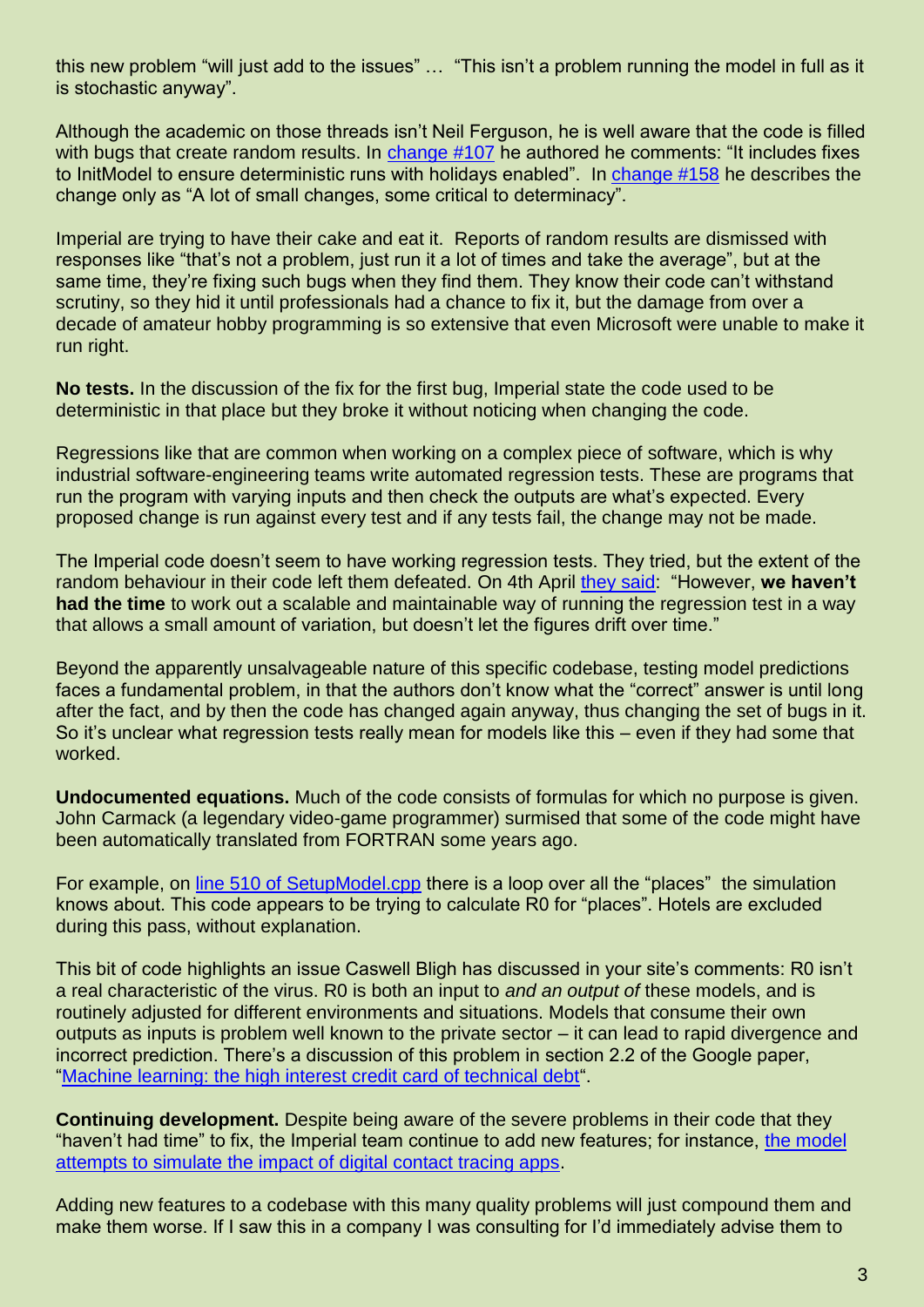halt new feature development until thorough regression testing was in place and code quality had been improved.

**Conclusions.** All papers based on this code should be retracted immediately. Imperial's modelling efforts should be reset with a new team that isn't under Professor Ferguson, and which has a commitment to replicable results with published code from day one.

On a personal level, I'd go further and suggest that all academic epidemiology be defunded. This sort of work is best done by the insurance sector. Insurers employ modellers and data scientists, but also employ managers whose job is to decide whether a model is accurate enough for real world usage and professional software engineers to ensure model software is properly tested, understandable and so on. Academic efforts don't have these people, and the results speak for themselves.

**My identity**. Sue Denim isn't a real person (read it out). I've chosen to remain anonymous partly because of the intense fighting that surrounds lockdown, but there's also a deeper reason. This situation has come about due to rampant credentialism and I'm tired of it. As the widespread dismay by programmers demonstrates, if anyone in SAGE or the Government had shown the code to a working software engineer they happened to know, alarm bells would have been rung immediately. Instead, the Government is dominated by academics who apparently felt unable to question anything done by a fellow professor. Meanwhile, average citizens like myself are told we should never question "expertise". Although I've proven my Google employment to Toby, this mentality is damaging and needs to end: please, evaluate the claims I've made for yourself, or ask a programmer you know and trust to evaluate them for you.

[www.Zerohedge.com](http://www.zerohedge.com/)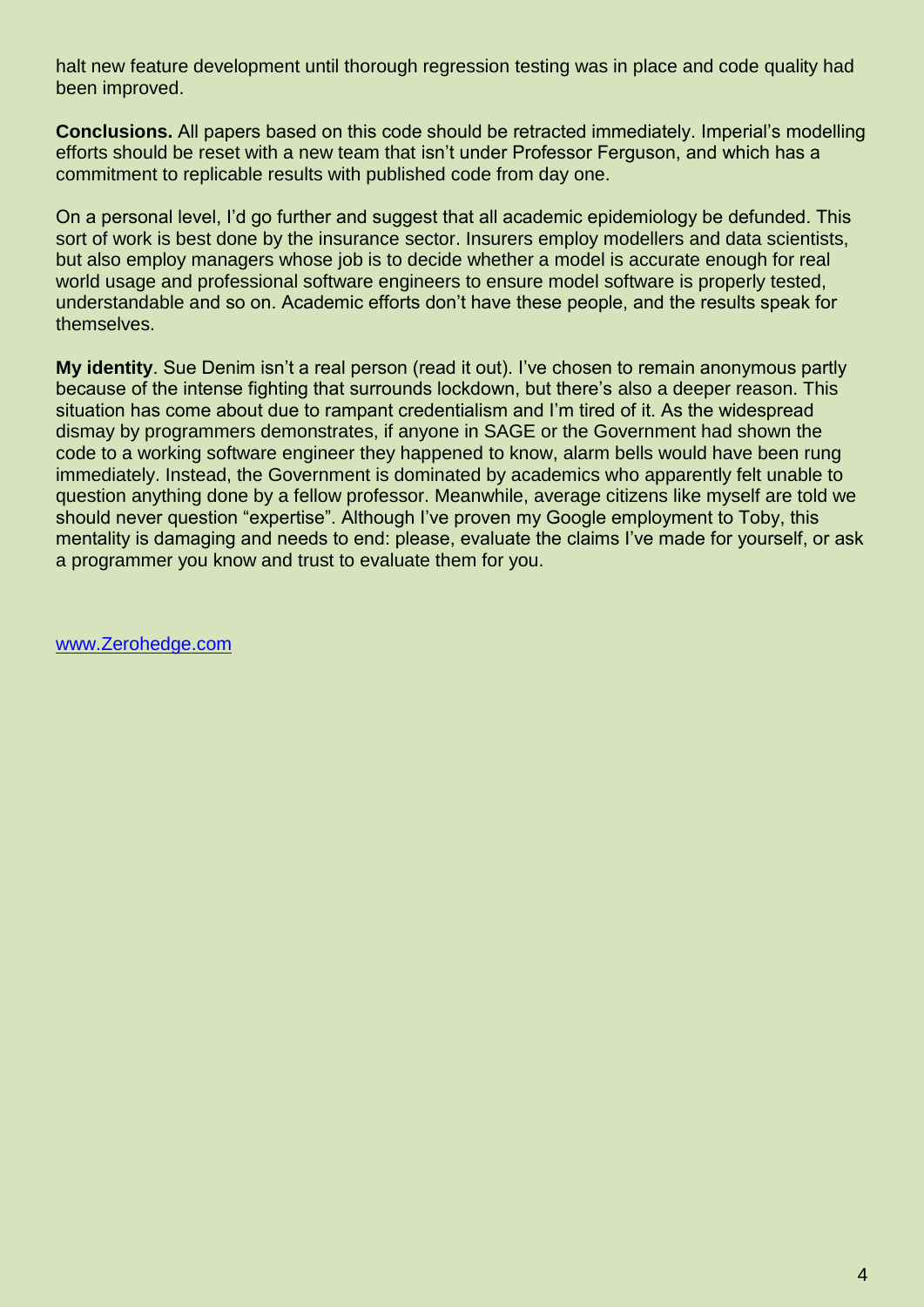## **Second Analysis of Ferguson's Model**

9 May 2020

by Sue Denim (not the author's real name)

I'd like to provide a followup to my first analysis. Firstly because new information has come to light, and secondly to address a few points of disagreement I noticed in a minority of responses.

**The hidden history.** Someone realised [they could unexpectedly recover parts](https://github.com/mrc-ide/covid-sim/issues/144#issuecomment-624929106) of the deleted [history](https://github.com/mrc-ide/covid-sim/issues/144#issuecomment-624929106) from GitHub, meaning we now have an audit log of changes dating back to April 1st. This is still not exactly the original code Ferguson ran, but it's significantly closer.

Sadly it shows that Imperial have been making some false statements.

 ICL staff claimed the released and original code are "*[essentially the same functionally](https://github.com/mrc-ide/covid-sim/issues/144#issuecomment-625151694)*", which is why they "*do not think it would be particularly helpful to release a second codebase which is functionally the same*".

In fact the second change in the restored history is a fix for a critical error in the random [number generator.](https://github.com/mrc-ide/covid-sim/commit/7902c37f69b52cd7c8b72f4e1f84f2e6676d0661) Other changes fix [data corruption bugs](https://github.com/mrc-ide/covid-sim/commit/581ca0d8a12cddbd106a580beb9f5e56dbf3e94f) [\(another one\)](https://github.com/mrc-ide/covid-sim/commit/facc5127b35b71ab9b6208961e08138f56448643), [algorithmic errors,](https://github.com/mrc-ide/covid-sim/commit/3d4e9a4ee633764ce927aecfbbcaa7091f3c1b98) fixing the fact that [someone on the team can't spell household,](https://github.com/mrc-ide/covid-sim/commit/62a13b68538c8b9bb880d15fdcf5f193fb27885a) and whilst this was taking place other Imperial academics [continued to add new features related to contact tracing](https://github.com/mrc-ide/covid-sim/commit/96ecd9fe3f84d791f57439c3e201c11c83754520) [apps.](https://github.com/mrc-ide/covid-sim/commit/96ecd9fe3f84d791f57439c3e201c11c83754520)

The released code at the end of this process was not merely reorganised but contained fixes for severe bugs that would corrupt the internal state of the calculations. That is very different from "*essentially the same functionally*".

 The stated justification for deleting the history was to make "*[the repository rather easier to](https://github.com/mrc-ide/covid-sim/issues/144#issuecomment-625151694)  [download](https://github.com/mrc-ide/covid-sim/issues/144#issuecomment-625151694)*" because "*the history squash (erase) merged a number of changes we were making with large data files*". "*We do not think there is much benefit in trawling through our internal commit histories*".

The entire repository is less than 100 megabytes. Given they recommend a computer with 20 gigabytes of memory to run the simulation for the UK, the cost of downloading the data files is immaterial. Fetching the additional history only took a few seconds on my home WiFi.

Even if the files had been large, [the tools make it easy to not download history](https://linuxhint.com/git-shallow-clone-and-clone-depth/) if you don't want it, to solve this exact problem.

I don't quite know what to make of this. Originally I thought these claims were a result of the academics not understanding the tools they're working with, but the Microsoft employees helping them are actually employees of a recently acquired company: GitHub. GitHub is the service they're using to distribute the source code and files. To defend this I'd have to argue that GitHub employees don't understand how to use GitHub, which is implausible.

I don't think anyone involved here has any ill intent, but it seems via a chain of innocent yet compounding errors – likely trying to avoid exactly the kind of peer review they're now getting – they have ended up making false claims in public about their work.

**Effect of the bug fixes.** I was curious what effect the hidden bug fixes had on the model output, especially after seeing the change to the pseudo-random number generator constants (which means the prior RNG didn't work). I ran the latest code in single threaded mode for the baseline scenario a couple of times, to establish that it was producing the same results (*on my machine*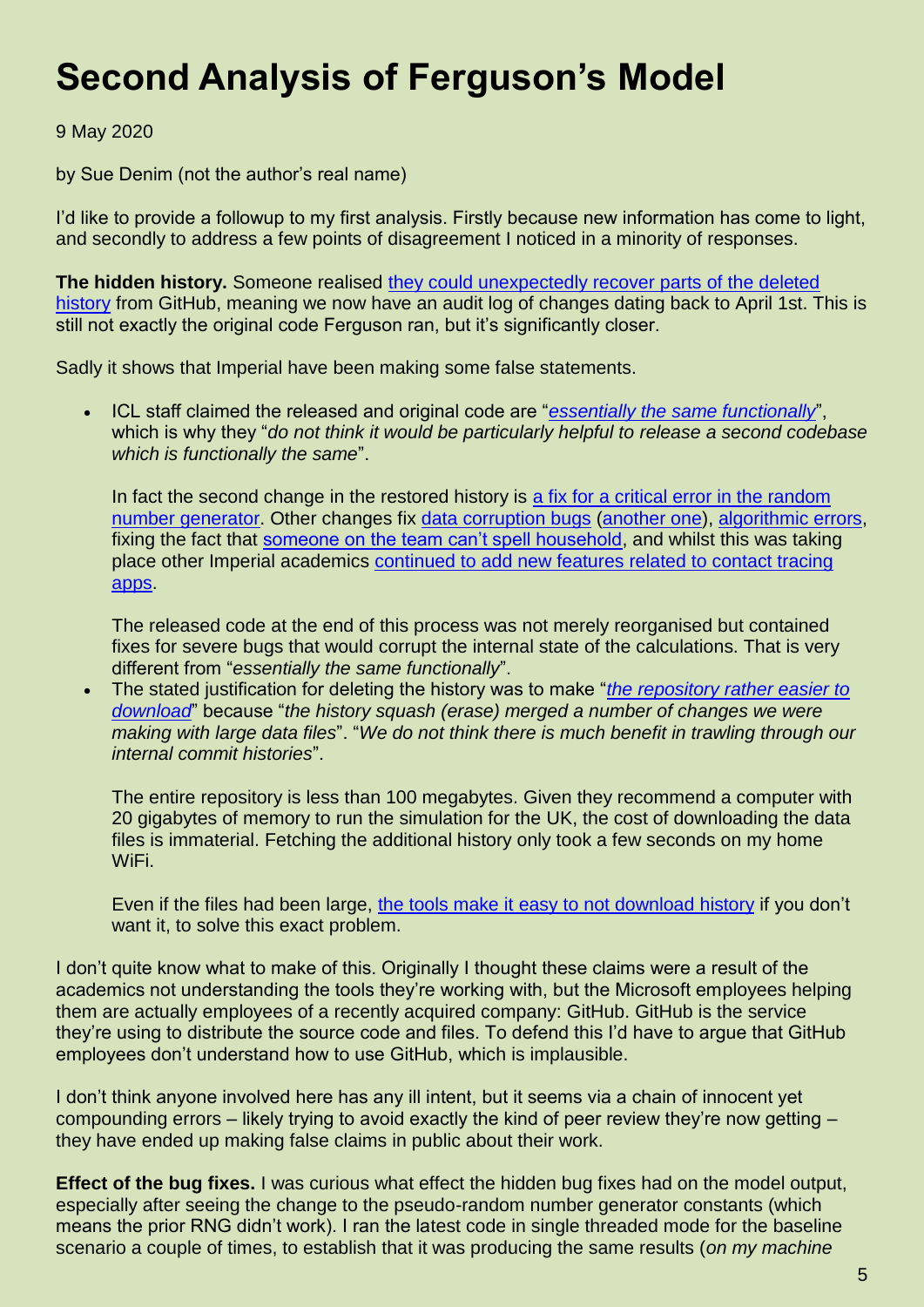*only*), which it did. Then I ran the version from the initial import against the latest data, to control for data changes.

The resulting output tables were radically different to the extent that they appear incomparable, e.g. the older code outputs data for negative days and a different set of columns. Comparing by row count for day 128 (7th May) gave 57,145,154 infected-but-recovered people for the initial code but only 42,436,996 for the latest code, a difference of about 34%.

I wondered if the format of the data files had changed without the program being able to detect that, so then I reran the initial import code with the initial data. This yielded 49,445,121 recoveries – yet another completely different number.

It's clear that the changes made over the past month and a half have radically altered the predictions of the model. It will probably never be possible to replicate the numbers in Report 9.

**Political attention.** I was glad to see the analysis was read by members of Parliament. In particular, via David Davis MP the work was seen by Steve Baker – one of the few British MPs who [has been a working software engineer.](https://en.wikipedia.org/wiki/Steve_Baker_(politician)#Early_life_and_career) Baker's assessment was similar to that of most programmers: "*David Davis [is right. As a software engineer, I am appalled. Read this now](https://twitter.com/SteveBakerHW/status/1258165810629087232)*". Hopefully at some point the right questions will be asked in Parliament. They should focus on reforming how code is used in academia in general, as the issue is structural incentives rather than a single team. The next paragraph will demonstrate that.

**Do the bugs matter?** Some people don't seem to understand why these bugs are important (e.g. [this computational biology student,](https://twitter.com/franciswindram/status/1258781597987418112) or [this cosmology lecturer at Queen Mary\)](https://twitter.com/philipbull/status/1258352624493101057). A few people have claimed I don't understand models, as if Google has no experience with them.

Imagine you want to explore the effects of some policy, like compulsory mask wearing. You change the code and rerun the model with the same seed as before. The number of projected deaths goes up rather than down. Is that because:

- The simulation is telling you something important?
- You made a coding error?
- The operating system decided to check for updates at some critical moment, changing the thread scheduling, the consequent ordering of floating point additions and thus [changing](https://stackoverflow.com/questions/10371857/is-floating-point-addition-and-multiplication-associative)  [the results?](https://stackoverflow.com/questions/10371857/is-floating-point-addition-and-multiplication-associative)

You have absolutely no idea what happened.

In a correctly written model this situation can't occur. A change in the outputs means something real and can be investigated. It's either intentional or a bug. Once you're satisfied you can explain the changes, you can then run the simulation more times with new seeds to estimate some uncertainty intervals.

In an uncontrollable model like ICL's you can't get repeatable results and if the expected size of the change is less than the arbitrary variations, you can't conclude anything from the model. And exactly because the variations are arbitrary, you don't actually know how large they can get, which means there's no way to conclude anything at all.

I ran the simulation three times with the code as of [commit 030c350,](https://github.com/mrc-ide/covid-sim/commit/030c35001755fd33a6eaad038c72ff8541de410f) with the default parameters, [fixed seeds](https://github.com/mrc-ide/covid-sim/blob/master/data/run_sample.py#L229) and configuration. A correct program would have yielded three identical outputs. For May 7th the max difference of the three runs was 46,266 deaths or around 1.5x the actual UK total so far. This level of variance may look "small" when compared to the enormous overall projections [\(which it seems are incorrect\)](https://antiempire.b-cdn.net/wp-content/uploads/2020/04/Sweden-Imperial-College.png) but imagine trying to use these values for policymaking. The Nightingale hospitals added on the order of 10-15,000 places, so the uncontrolled differences due